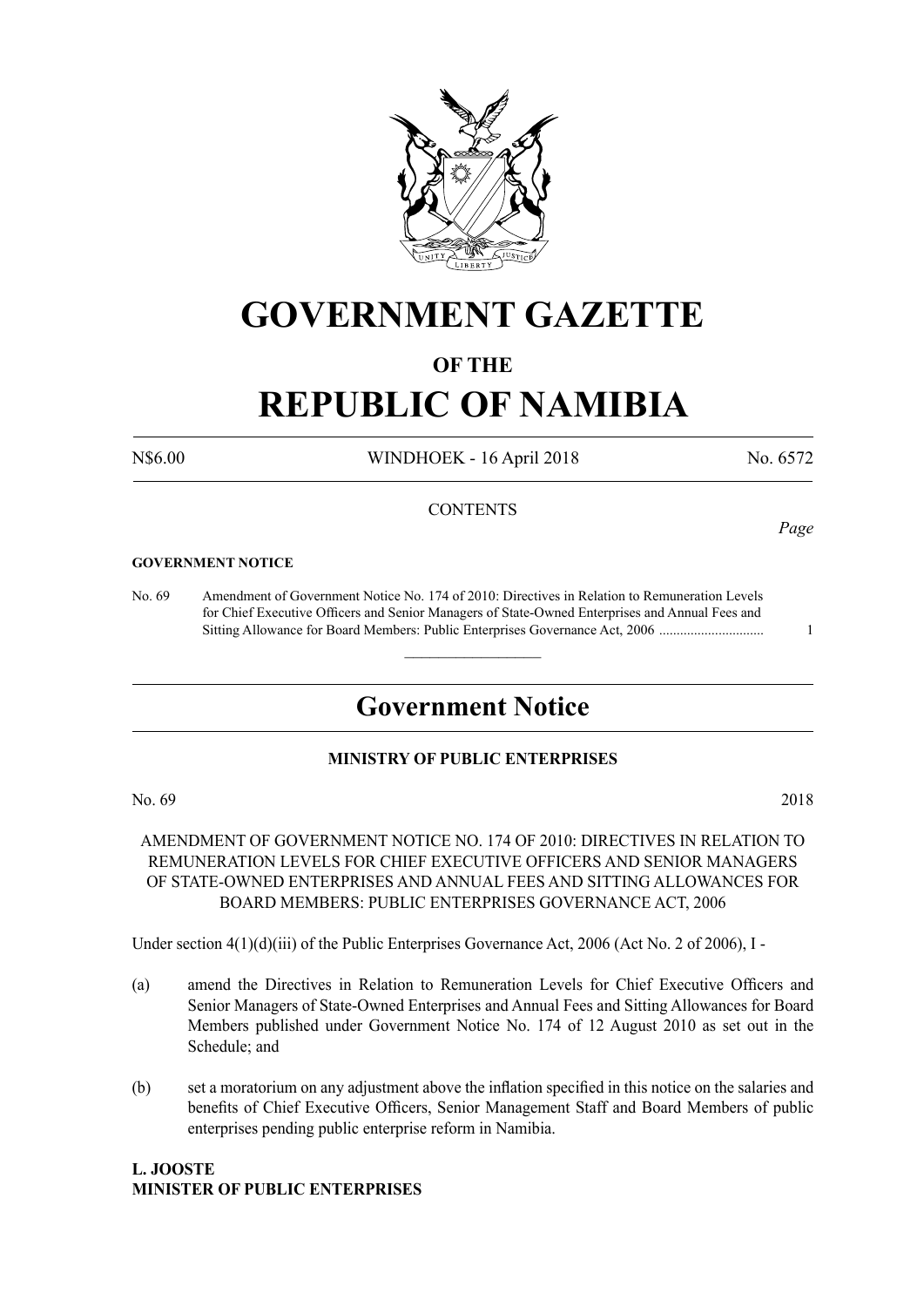#### **SCHEDULE**

#### **Definition**

**1.** In this notice "the Government Notice No. 174 of 12 August 2010" means the Government Notice No. 174 of 12 August 2010 relating to Directives in Relation to Remuneration Levels for Chief Executive Officers and Senior Managers of State-Owned Enterprises and Annual Fees and Sitting Allowances for Board Members published under Government Notice No. 174 of 12 August 2010 as amended by Government Notices No.134 of 1 August 2011, 141 of 31 May 2013 and 261 of 31 December 2014.

#### **Substitution of title to Government Notice No. 174 of 12 August 2010**

**2.** Government Notice No. 174 of 12 August 2010 is amended by the substitution for the title to that Government Notice of the following title:

> "DIRECTIVES IN RELATION TO REMUNERATION LEVELS FOR CHIEF EXECUTIVE OFFICERS AND SENIOR MANAGERS OF PUBLIC ENTERPRISES AND ANNUAL FEES AND SITTING ALLOWANCES FOR BOARD MEMBERS: PUBLIC ENTERPRISES GOVERNANCE ACT, 2006".

#### **Substitution of Table 2, 3 and 4 to Government Notice No. 174 of 12 August 2010**

**3.** Government Notice No. 174 of 12 August 2010 is amended by the substitution for Table 2, 3 and 4 of the following Tables:

#### "TABLE 2

#### CHIEF EXECUTIVE OFFICERS' REMUNERATION BANDS

| <b>Remuneration: Chief Executive Officers</b>                                                                                                    |                       |              |                       |                        |  |  |
|--------------------------------------------------------------------------------------------------------------------------------------------------|-----------------------|--------------|-----------------------|------------------------|--|--|
| Bands for total guaranteed pay (per annum), inclusive of inflation rate and excluding performance and<br>incentive based pay in Namibian Dollars |                       |              |                       |                        |  |  |
| <b>Size of Public</b><br><b>Enterprise</b>                                                                                                       | <b>Lower Quartile</b> | Median       | <b>Upper Quartile</b> | <b>90th Percentile</b> |  |  |
| Tier 3                                                                                                                                           | 964, 138. 79          | 1,335,889.92 | 1,707,641.05          | 2,082,306.78           |  |  |
| Tier 2                                                                                                                                           | 613, 675. 63          | 844, 345. 85 | 1,075,016.07          | 1,341,081.33           |  |  |
| Tier 1                                                                                                                                           | 545,018.36            | 724,063.85   | 903,109.35            | 1,091,415.57           |  |  |

#### TABLE 3

#### SENIOR MANAGER'S REMUNERATION BANDS

| <b>Remuneration: Senior Managers</b>                                                                                                             |                       |            |                       |                        |  |
|--------------------------------------------------------------------------------------------------------------------------------------------------|-----------------------|------------|-----------------------|------------------------|--|
| Bands for total guaranteed pay (per annum), inclusive of inflation rate and excluding performance<br>and incentive based pay in Namibian Dollars |                       |            |                       |                        |  |
| <b>Size of Public</b><br><b>Enterprise</b>                                                                                                       | <b>Lower Quartile</b> | Median     | <b>Upper Quartile</b> | <b>90th Percentile</b> |  |
| Tier 3                                                                                                                                           | 605,681.01            | 801,533.95 | 1,024,584.63          | 1,249,384.07           |  |
| Tier 2                                                                                                                                           | 505,842.69            | 669,072.83 | 832,302.98            | 1,004,796.55           |  |
| Tier 1                                                                                                                                           | 370,120.28            | 478,682.04 | 587,243.80            | 722,422.82             |  |